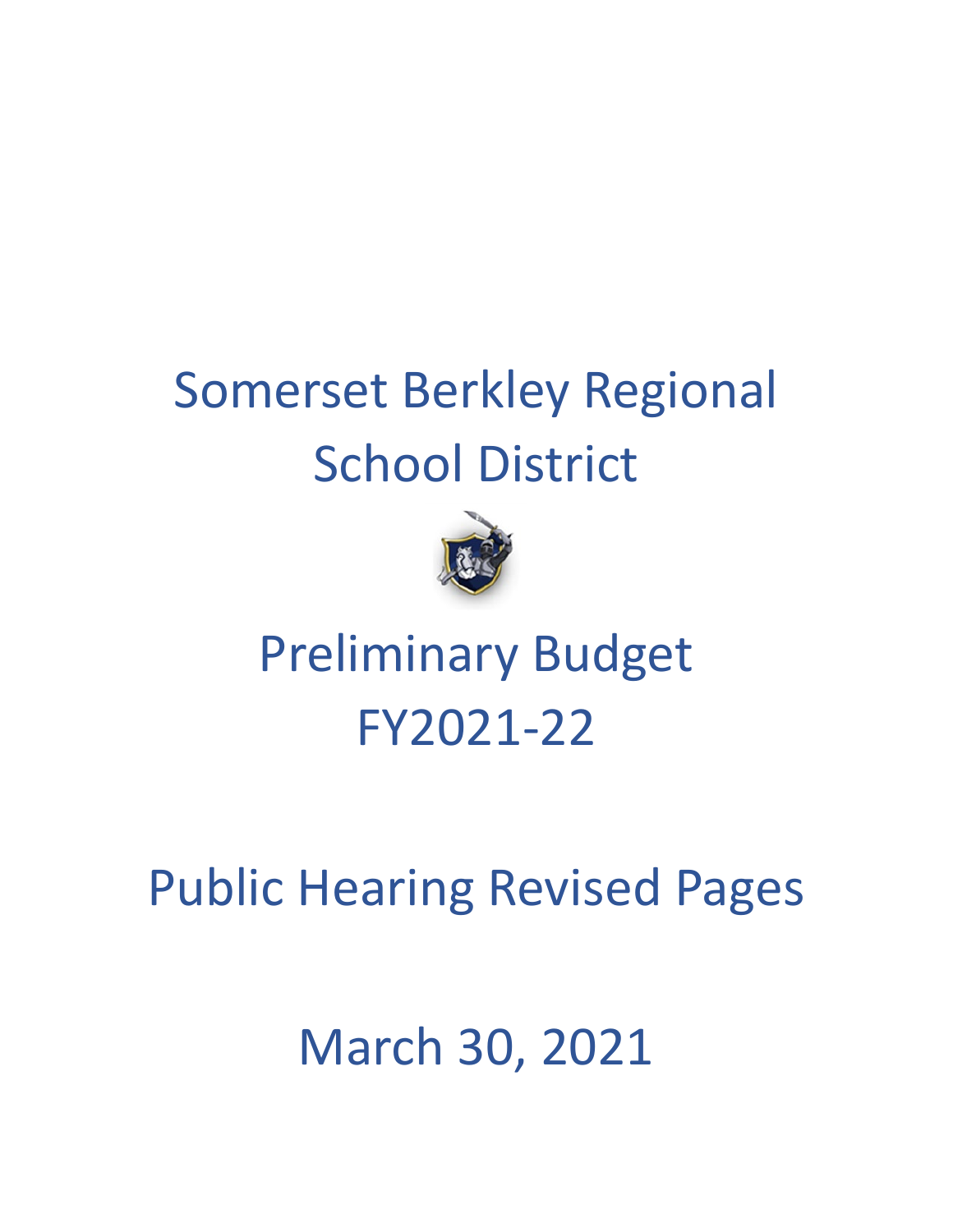#### **Somerset Berkley Regional School District Preliminary Budget FY2021 - 2022 High-level Summary Operating Expenses Revised March 30, 2021**

| Operating Budget 2020-2021              | \$18,527,068 |       |
|-----------------------------------------|--------------|-------|
| <b>FY22 Proposed Budget</b>             | \$19,662,847 |       |
| <b>FY22 Proposed Budget Increase</b>    | \$1,135,779  | 6.13% |
| New Staff / Reallocation (w/Benefits)   | \$11,463     | 0.06% |
| New Paras (w/Benefits) Support Students | \$89,698     | 0.48% |
| <b>Reduction School Choice Revenue</b>  | \$177,348    | 0.96% |
| Contractual Increases                   | \$538,152    | 2.90% |
| Spec Educ OOD Tuition                   | \$117,527    | 0.63% |
| Spec Educ Transportation                | 101,010      | 0.55% |
| All Other Budget line Items             | 100,580      | 0.54% |
| <b>FY22 Proposed Budget Adjusted</b>    | \$1,135,779  | 6.13% |

#### **Summary of Increases/Decreases by Function**

| <b>Salary Increases</b><br><b>New Staff Request (w/Benefits)</b><br><b>Reduction in School Choice Revenue</b><br><b>Certified Staff / Contract</b>        | \$101,160<br>\$177,348 |
|-----------------------------------------------------------------------------------------------------------------------------------------------------------|------------------------|
| Admin<br>Teachers - Step & Lane<br><b>Services Contracts</b><br><b>Support Staff</b><br>Custodian<br>Paras<br>Clerical<br>Lunch/Recess Supvr<br>Longevity | \$538,152              |
|                                                                                                                                                           | 816,660                |
| <b>Non-Salary Increases</b><br><b>Admin Tech Software</b>                                                                                                 |                        |
| <b>Medical Therapeutic</b>                                                                                                                                | \$56,000<br>(\$20,000) |
| Textbooks                                                                                                                                                 | \$21,732               |
| <b>Acquis Equip</b>                                                                                                                                       | \$16,480               |
| <b>Education Supplies</b>                                                                                                                                 | \$7,946                |
| Competitions                                                                                                                                              | (\$7,900)              |
| <b>Instructional Software</b>                                                                                                                             | \$4,400                |
| Reg Route Transportation                                                                                                                                  | \$16,477               |
| Spec Educ Transportation                                                                                                                                  | \$101,010              |
| <b>Athletic/Student Activities</b>                                                                                                                        | (\$12,000)             |
| <b>Maint Buildings</b>                                                                                                                                    | \$10,500               |
| Fixed Cost & Insurance                                                                                                                                    | \$26,487               |
| <b>Security Systems</b>                                                                                                                                   | \$11,500               |
| Spec Educ Tuition<br>Tuition from SPS K8                                                                                                                  |                        |
| \$862,922<br>Grad/Return/Transfer Out<br>(\$645,395)                                                                                                      |                        |
| <b>Prepaid Tuition</b><br>(\$100,000)                                                                                                                     | \$117,527              |
| Debt Service Prin & Int                                                                                                                                   | (\$5,173)              |
| Net Adj Various Other Accounts                                                                                                                            | (\$25,868)             |
|                                                                                                                                                           | \$319,119              |
| <b>Total Increase/Decrease</b>                                                                                                                            | \$1,135,779            |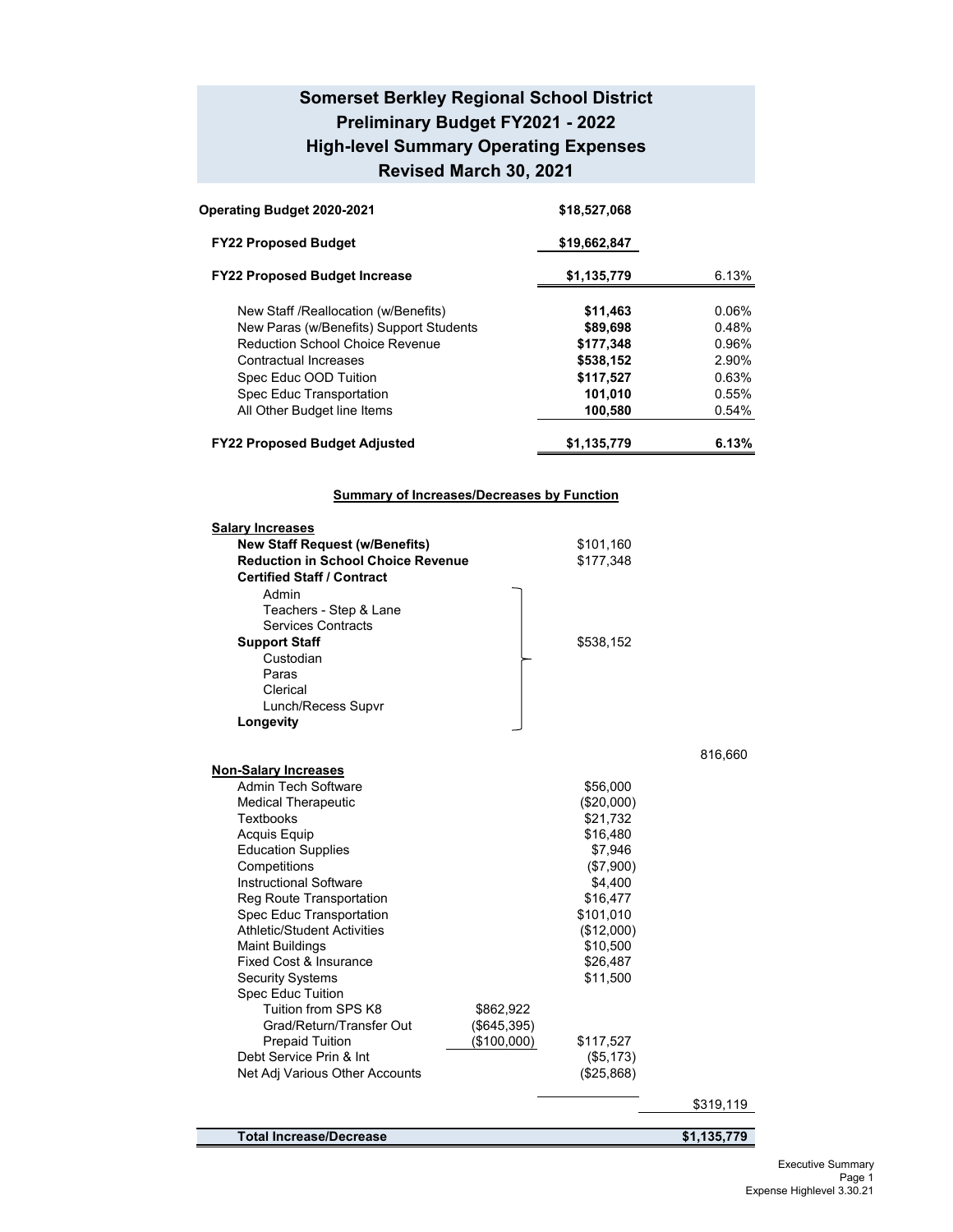#### **Somerset Berkley Regional School District Preliminary Budget FY2021 - 2022 Budget Changes by Function Revised March 30, 2021**

|                                            |                   | FY21-22           |                   | FY21-22           |             |           |
|--------------------------------------------|-------------------|-------------------|-------------------|-------------------|-------------|-----------|
|                                            | FY20-21           | Preliminary       |                   | Adjusted          |             |           |
|                                            | Approved          | Approved          | <b>Adjustment</b> | Preliminary       | <b>FY22</b> | Percent   |
| <b>OPERATING BUDGET</b>                    | <b>Budget</b>     | <b>Budget</b>     | 3/30/21           | <b>Budget</b>     | Incr/Decr   | Change    |
| <b>SALARIES</b>                            | 9,144,359         | 9,985,158         | (65, 831)         | 9,919,327         | 774,968     | 8.47%     |
| TECHNOLOGY (*)                             | 421,387           | 507,871           | $\overline{a}$    | 507,871           | 86,484      | 20.52%    |
| <b>SPECIAL EDUCATION</b>                   | 2,099,347         | 2,768,827         | (459, 849)        | 2,308,978         | 209,631     | 9.99%     |
| PROFESSIONAL DEVELOPMENT                   | 64,630            | 64,630            |                   | 64,630            | $\sim$      | 0.00%     |
| <b>TEXTBOOKS &amp; LIBRARY BOOKS</b>       | 16.775            | 39,236            |                   | 39,236            | 22.462      | 133.90%   |
| EDUCATIONAL & OFFICE SUPPLIES              | 221,982           | 237,732           |                   | 237,732           | 15,750      | 7.10%     |
| <b>COMPETITIONS</b>                        | 31,725            | 23,825            |                   | 23,825            | (7,900)     | $-24.90%$ |
| GUIDANCE, HEALTH AND SECURITY              | 115,818           | 117,708           |                   | 117,708           | 1,890       | 1.63%     |
| REGULAR/HOMELESS TRANSPORTATION            | 378,139           | 352,447           |                   | 352,447           | (25, 692)   | $-6.79%$  |
| ATHLETICS / STUDENT ACTIVTIES              | 131,314           | 115,698           |                   | 115,698           | (15, 617)   | $-11.89%$ |
| <b>MAINTENANCE</b>                         | 598,500           | 609,000           |                   | 609,000           | 10,500      | 1.75%     |
| <b>EMPLOYEE BENEFITS &amp; INSURANCE</b>   | 2,694,773         | 2,770,040         | (7,087)           | 2,762,953         | 68,180      | 2.53%     |
| SCHOOL CHOICE/CHARTER SCHOOL               | 345,975           | 346,271           |                   | 346,271           | 296         | 0.09%     |
| TV STUDIO EXPENSES - REVOLVING             | 80,400            | 80,400            |                   | 80,400            |             | 0.00%     |
|                                            |                   |                   |                   |                   |             |           |
| <b>NET OPERATING BUDGET</b>                | 16,345,124        | 18,018,843        | (532, 767)        | 17,486,076        | 1,140,952   | 6.98%     |
|                                            |                   |                   |                   |                   |             |           |
|                                            |                   |                   |                   |                   |             |           |
| <b>CAPITAL ASSESSMENT</b>                  |                   |                   |                   |                   |             |           |
| CAPITAL (DEBT SERVICES)                    | 2,181,944         | 2,176,771         |                   | 2,176,771         | (5, 173)    |           |
| <b>TOTAL CAPITAL ASSESSMENT</b>            | 2,181,944         | 2,176,771         | $\blacksquare$    | 2,176,771         | (5, 173)    | $-0.24%$  |
|                                            |                   |                   |                   |                   |             |           |
| <b>GROSS OPERATING BUDGET</b>              | 18,527,068        | 20,195,614        | (532, 767)        | 19,662,847        | 1,135,779   | 6.13%     |
|                                            |                   |                   |                   |                   |             |           |
|                                            |                   |                   |                   |                   |             |           |
| <b>RESTRICTED - OTHER PROGRAMS</b>         |                   |                   |                   |                   |             |           |
| <b>CIRCUIT BREAKER</b>                     | 345,000           | 500,000           |                   | 500,000           | 155,000     | 44.93%    |
| <b>CIRCUIT BREAKER - Pr Year Carryover</b> | 60,000            | 100,000           |                   | 100,000           | 40,000      | 66.67%    |
| <b>IDEA GRANT</b>                          |                   |                   |                   |                   |             | $-2.91%$  |
| TITLE I                                    | 206,000<br>24,000 | 200,000<br>24,000 |                   | 200,000<br>24,000 | (6,000)     | 0.00%     |
| REGIONAL TRANSPORTATION                    | 131,569           | 173,738           |                   | 173,738           | 42,169      | 32.05%    |
| <b>HOMELESS TRANPORTATION</b>              |                   |                   |                   |                   |             | 0.00%     |
| SCHOOL CHOICE - RECEIVING                  | 476.397           | 299.049           |                   | 299.049           |             | $-37.23%$ |
| <b>PARKING FEES</b>                        | 10,000            | 10,000            |                   | 10,000            | (177, 348)  | 0.00%     |
| USER FEES (ATHLETICS, CLUBS)               | 78,000            | 78,000            |                   | 78,000            |             | 0.00%     |
| <b>TECH FEES</b>                           | 28,000            | 28,000            |                   | 28,000            |             | 0.00%     |
| <b>FACILITY USE FINDS</b>                  |                   |                   |                   | 10,000            |             | 0.00%     |
| <b>ATHLETICS REVOLVING</b>                 | 10,000<br>60,000  | 10,000<br>60,000  |                   | 60,000            |             | 0.00%     |
|                                            |                   |                   |                   |                   |             |           |
| <b>TOTAL RESTRICTED OTHER PROGRAMS</b>     | 1,428,966         | 1,482,787         |                   | 1,482,787         | 53,821      | 3.77%     |
| <b>TOTAL - ALL FUNDS</b>                   | 19,956,034        | 21,678,401        | (532, 767)        | 21,145,634        | 1,189,600   | 5.96%     |
|                                            |                   |                   |                   |                   |             |           |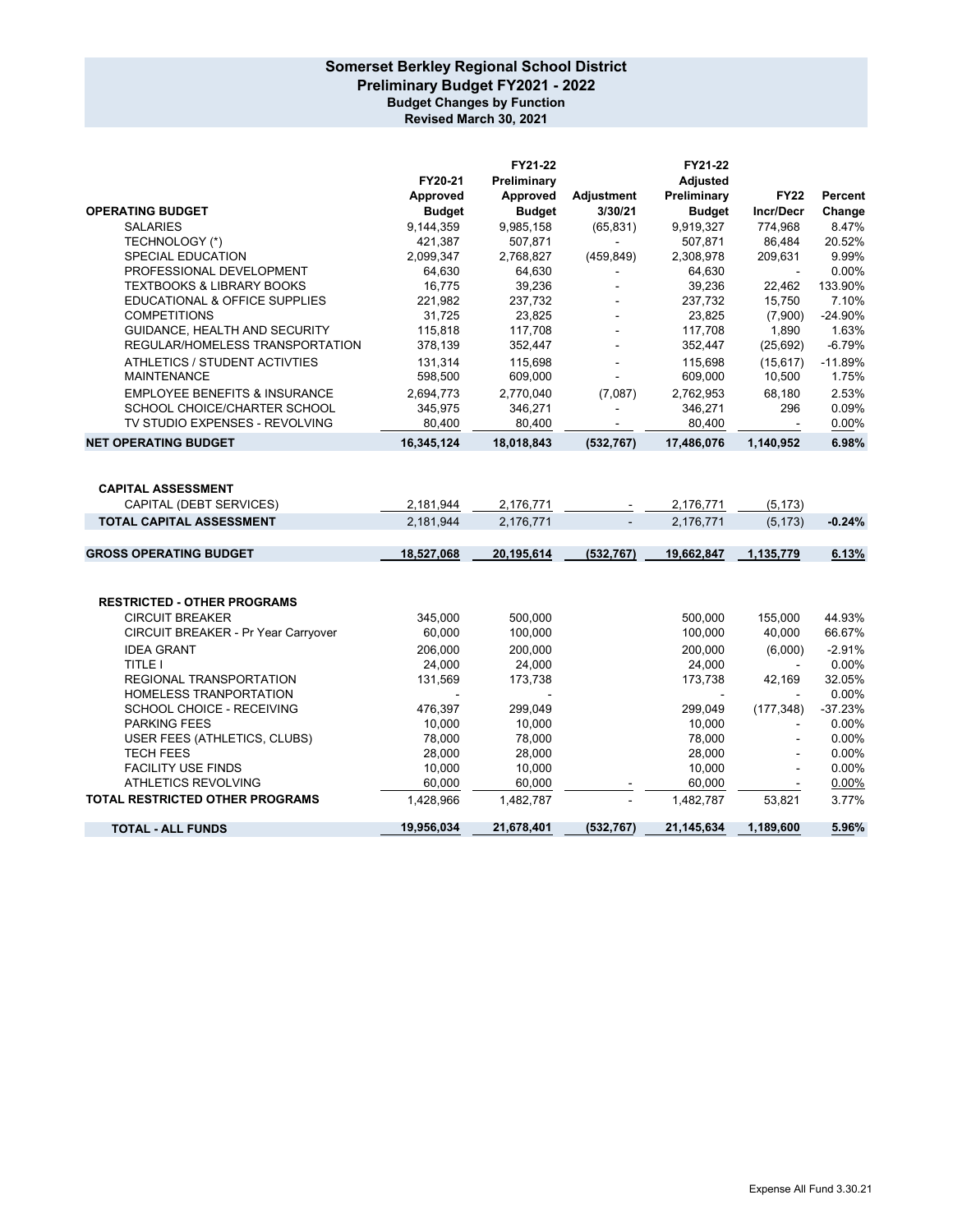| Somerset Berkley Regional School District<br><b>Summary of Special Education Services</b><br>FY16 - FY22 Proposed Budget<br>Revised March 30, 2021 |                                     |                                     |                                       |                                     |                                     |                                       |                                       |  |  |  |  |  |  |
|----------------------------------------------------------------------------------------------------------------------------------------------------|-------------------------------------|-------------------------------------|---------------------------------------|-------------------------------------|-------------------------------------|---------------------------------------|---------------------------------------|--|--|--|--|--|--|
| Description                                                                                                                                        | FY16 Actual                         | FY17 Actual                         | FY18 Actual                           | FY19 Actual                         | FY20 Actual                         | FY21 Approved                         | FY22 Proposed                         |  |  |  |  |  |  |
| Medical/Therapeutic Hs                                                                                                                             | \$63,155                            | \$90.619                            | \$89,962                              | \$76,250                            | \$40,253                            | \$80,000                              | \$60,000                              |  |  |  |  |  |  |
| Contracted Serv - Transportation<br>In-district Transportation                                                                                     | \$455,740<br>\$0                    | \$414,506<br>\$54,704               | \$388,836<br>\$114,026                | \$321,852<br>\$144,201              | \$235,169<br>\$135,018              | \$466,125<br>\$120,164                | \$625,135<br>\$130,628                |  |  |  |  |  |  |
| <b>OOD - Operating Budget</b><br>OOD - Circuit Breaker<br>OOD - IDEA - Fed Funds                                                                   | \$357,544<br>\$475.281<br>\$246.222 | \$717.127<br>\$324,529<br>\$184,194 | \$1,002,783<br>\$161,367<br>\$194,408 | \$886.321<br>\$422,590<br>\$198,723 | \$933,336<br>\$234,119<br>\$119,429 | \$1,480,588<br>\$405,000<br>\$206,000 | \$1,598,115<br>\$500,000<br>\$200,000 |  |  |  |  |  |  |
|                                                                                                                                                    | \$1.597.942                         | \$1,785,679                         | \$1,951,383                           | \$2.049.937                         | \$1.697.324                         | \$2,757,877                           | \$3.113.878                           |  |  |  |  |  |  |



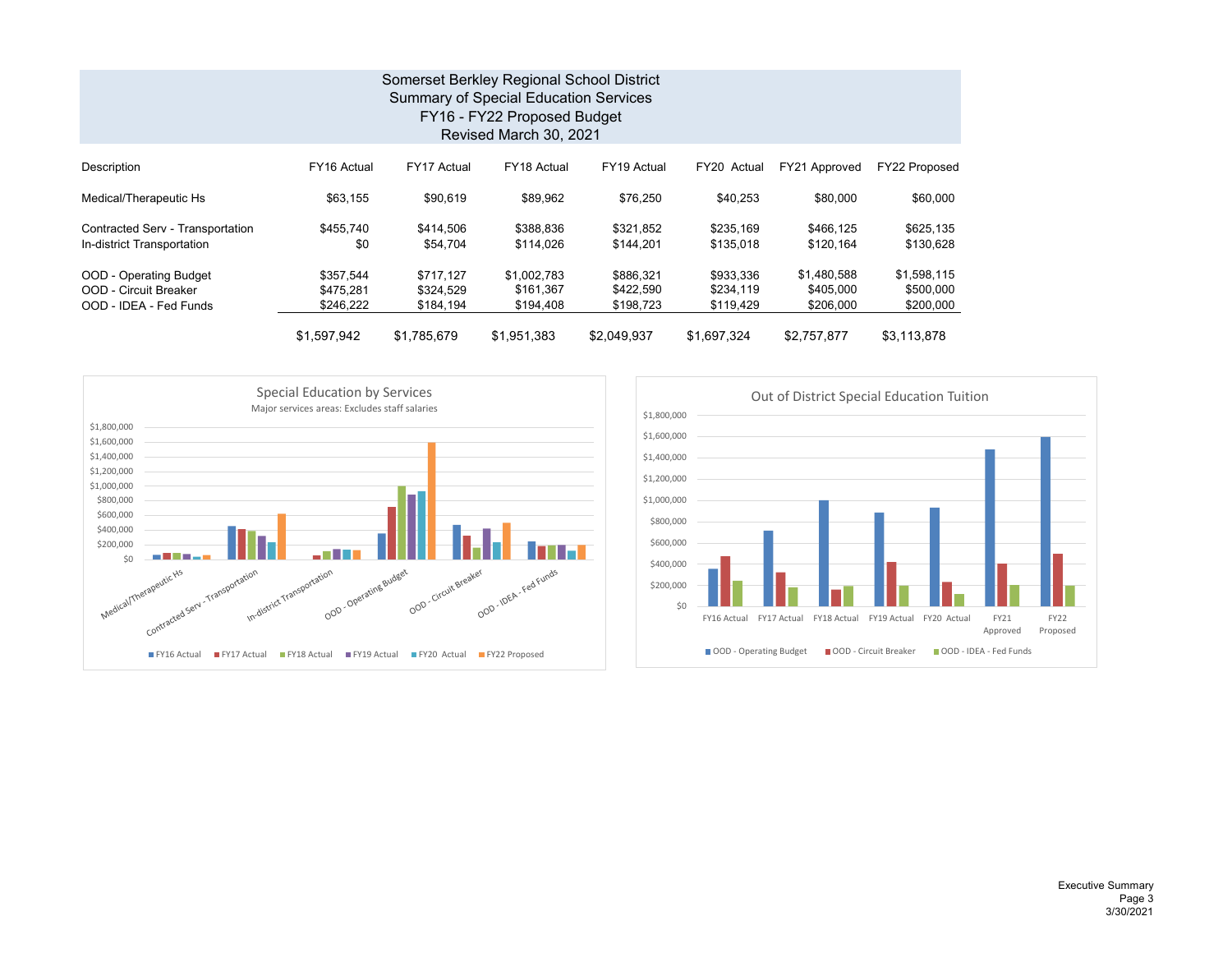#### **Somerset Berkley Regional School District Preliminary Budget FY2021 - 2022 REVENUE ALL FUNDS Revised March 30, 2021**

|                                                                    | FY20-21<br>Approved<br><b>Budget</b> | FY21-22<br>Preliminary<br>Approved | <b>Budget</b> | <b>Adjustment</b><br>3/30/21 | FY21-22<br><b>Adjusted</b><br>Preliminary<br><b>Budget</b> |    | <b>Incr/Decr Change</b>  | FY22 Percent |
|--------------------------------------------------------------------|--------------------------------------|------------------------------------|---------------|------------------------------|------------------------------------------------------------|----|--------------------------|--------------|
| <b>ASSESSMENTS W/ CAPITAL</b>                                      | 12,144,282<br>\$                     | S<br>12,144,282                    |               |                              | \$<br>12,144,282 \$                                        |    |                          | $0.00\%$     |
| <b>FY22 Proposed Increase Assessment</b>                           |                                      | 1,761,850<br>\$                    |               | $(532, 767)$ \$<br>S         | 1,229,083                                                  | s  | 1,229,083                | 10.12%       |
| <b>TOTAL ASSESSMENTS</b>                                           | 12,144,282                           | \$<br>13,906,132 \$                |               | $(532, 767)$ \$              | 13,373,365                                                 | \$ | 1,229,083                | 10.12%       |
| <b>UNRESTRICTED - STATE AID</b>                                    |                                      |                                    |               |                              |                                                            |    |                          |              |
| Chapter 70                                                         | 6,142,834                            | 6,054,825                          |               |                              | 6,054,825                                                  |    | (88,009)                 | $-1.43%$     |
| Chapter 70 - Student Opportunity Act                               |                                      |                                    |               |                              |                                                            |    |                          | 100.00%      |
| Charter School Reimbursement                                       | 16,552                               | 16,257                             |               |                              | 16,257                                                     |    | (295)                    | 100.00%      |
| Interest Income                                                    | 20,000                               | 15,000                             |               |                              | 15,000                                                     |    | (5,000)                  | 100.00%      |
| <b>Medicaid Reimbursement</b>                                      | 114,000                              | 114,000                            |               |                              | 114,000                                                    |    |                          | 0.00%        |
| eRate                                                              | 9,000                                |                                    | 9,000         |                              | 9,000                                                      |    |                          | 0.00%        |
| <b>TELEVISION PRODUCTION</b>                                       | 80,400                               | 80,400                             |               |                              | 80,400                                                     |    |                          | 0.00%        |
| <b>TOTAL REVENUE</b>                                               | 6,382,786                            | 6,289,482                          |               |                              | 6,289,482                                                  |    | (93, 304)                | $-1.46%$     |
|                                                                    |                                      |                                    |               |                              |                                                            |    |                          |              |
| <b>GROSS OPERATING BUDGET</b>                                      | 18,527,068                           | 20,195,614                         |               | (532, 767)                   | 19,662,847                                                 |    | 1,135,779                | 6.13%        |
| <b>SPECIAL REVENUE FUNDS</b><br><b>RESTRICTED - OTHER PROGRAMS</b> |                                      |                                    |               |                              |                                                            |    |                          |              |
| <b>CIRCUIT BREAKER</b>                                             | 405,000                              | 600,000                            |               |                              | 600,000                                                    |    | 195,000                  | 48.15%       |
| <b>IDEA GRANT</b>                                                  | 206,000                              | 200,000                            |               |                              | 200,000                                                    |    | (6,000)                  | $-2.91%$     |
| <b>TITLE I</b>                                                     | 24,000                               | 24,000                             |               |                              | 24,000                                                     |    | $\blacksquare$           | 0.00%        |
| <b>REGIONAL TRANSPORTATION</b>                                     | 131,569                              | 173,738                            |               |                              | 173,738                                                    |    | 42,169                   | 32.05%       |
| SCHOOL CHOICE - RECEIVING                                          | 476.397                              | 299,049                            |               |                              | 299,049                                                    |    | (177, 348)               | $-37.23%$    |
| <b>PARKING FEES</b>                                                | 10,000                               | 10,000                             |               |                              | 10,000                                                     |    |                          | 0.00%        |
| USER FEES (ATHLETICS, CLUBS)                                       | 78,000                               | 78,000                             |               |                              | 78,000                                                     |    |                          | $0.00\%$     |
| TEHC FEES                                                          | 28,000                               | 28,000                             |               |                              | 28,000                                                     |    |                          | 0.00%        |
| <b>FACILITY USE</b>                                                | 10,000                               | 10,000                             |               |                              | 10,000                                                     |    |                          | 0.00%        |
| <b>ATHLETICS REVOLVING</b>                                         | 60,000                               | 60,000                             |               |                              | 60,000                                                     |    | $\overline{\phantom{a}}$ | 0.00%        |
| <b>TOTAL - SPECIAL REVENUE FUNDS</b>                               | 1,428,966                            | 1,482,787                          |               |                              | 1,482,787                                                  |    | 53,821                   | 3.77%        |
| <b>TOTAL - ALL FUNDS</b>                                           | 19,956,034                           | 21,678,401                         |               | (532, 767)                   | 21,145,634                                                 |    | 1,189,600                | 5.96%        |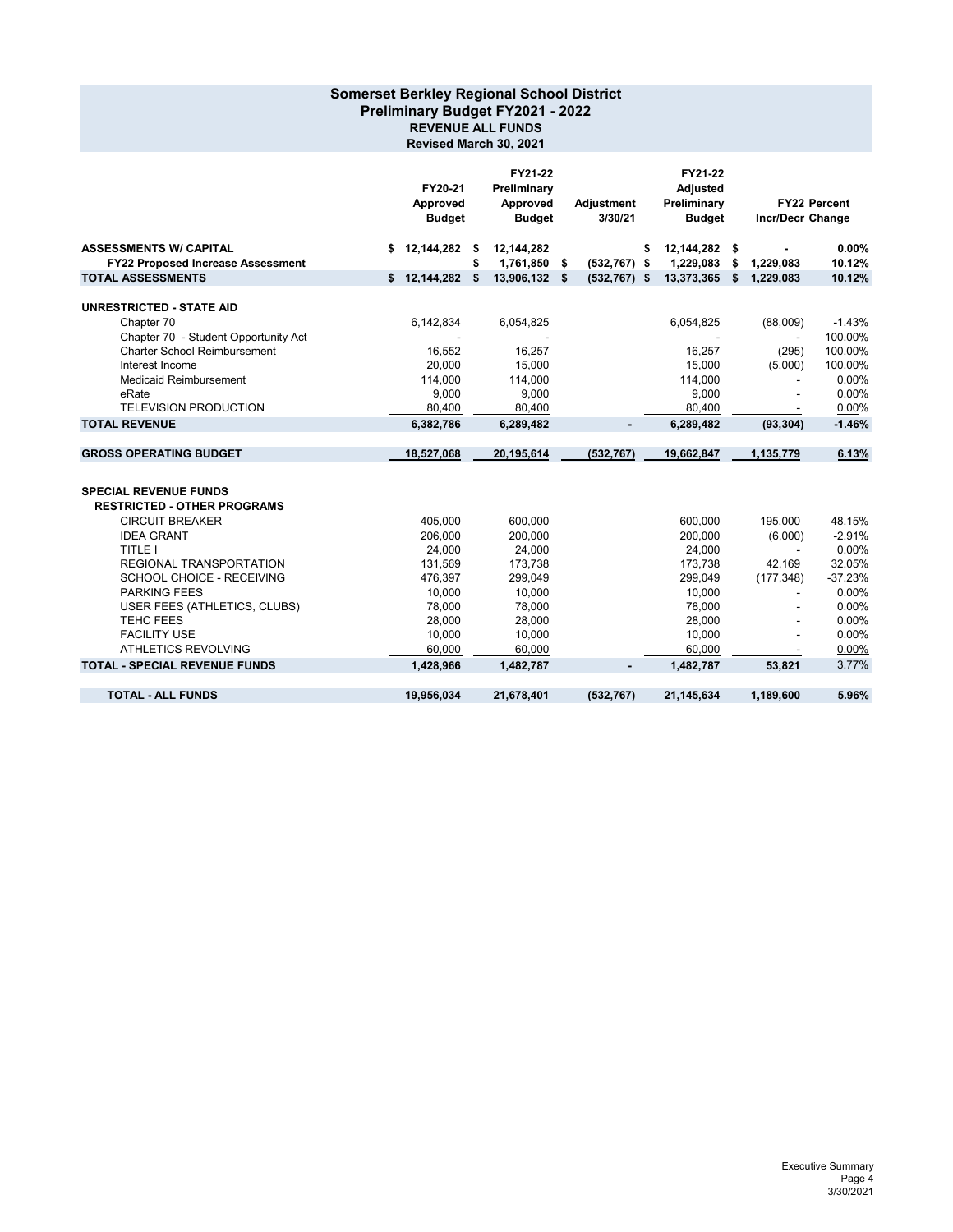## **Somerset Berkley Regional School District Proposed Budget FY2021 - 2022 New Positions Request Revised March 30, 2021**

|                                                  |                       | <b>FTE</b> | <b>Estimate</b><br><b>Salary</b> | <b>Total</b> |
|--------------------------------------------------|-----------------------|------------|----------------------------------|--------------|
| <b>Certified Staff</b>                           |                       |            |                                  |              |
| <b>Reductions/Reallocation</b>                   |                       |            |                                  |              |
| In School Suspension                             |                       | 0.00       | \$7,236                          |              |
| World Language                                   |                       | (0.80)     | (\$38,500)                       |              |
| <b>Music</b>                                     |                       | (0.45)     | (\$35,500)                       |              |
| <b>Reading Specialist</b>                        |                       | 1.00       | \$58,742                         |              |
| <b>ELA Teacher</b>                               |                       | (1.00)     | (\$58,742)                       |              |
|                                                  |                       | (1.25)     |                                  | (\$66,764)   |
| Reinstate Library/Media                          |                       | 1.00       | \$58,742                         |              |
|                                                  |                       | 1.00       |                                  | \$58,742     |
| <b>Support Staff</b>                             |                       |            |                                  |              |
| Paraprofessional                                 |                       | 2.00       | \$48,170                         |              |
|                                                  |                       | 2.00       |                                  | \$48,170     |
|                                                  |                       |            |                                  |              |
| <b>Central Office Staff</b>                      |                       |            |                                  |              |
| <b>Support Staff</b>                             | <b>Central Office</b> | 0.33       | \$19,320                         |              |
|                                                  |                       | 0.33       |                                  | \$19,320     |
| <b>Associated Benefits</b>                       |                       |            |                                  | \$862        |
| Insurance                                        |                       |            |                                  | 40,830       |
|                                                  |                       |            |                                  |              |
| <b>Total Increase Enrollment / Student Needs</b> |                       | 2.08       |                                  | \$101,160    |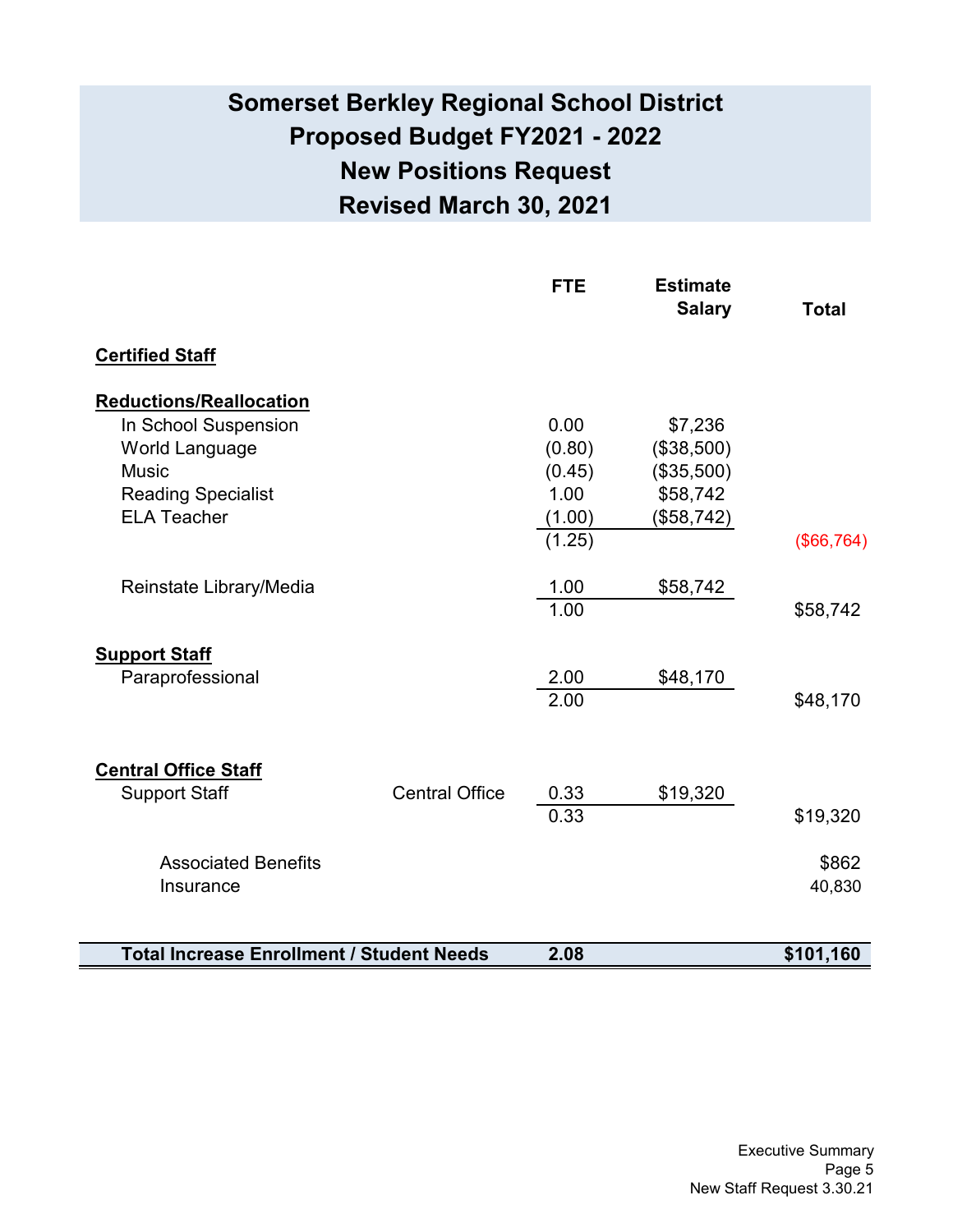|                    |                   | <b>Dollars</b>  | Percentage  |
|--------------------|-------------------|-----------------|-------------|
| <b>Fiscal Year</b> | <b>Net Budget</b> | (Incr/Decr)     | (Incr/Decr) |
| <b>FY12</b>        | \$<br>13,057,800  |                 |             |
| <b>FY13</b>        | \$<br>13,300,000  | \$<br>242,200   | 1.85%       |
| <b>FY14</b>        | \$<br>13,381,225  | \$<br>81,225    | 0.61%       |
| <b>FY15</b>        | \$<br>13,418,803  | \$<br>37,578    | 0.28%       |
| <b>FY16</b>        | \$<br>13,262,824  | \$<br>(155,979) | $-1.16%$    |
| <b>FY17</b>        | \$<br>14,039,006  | \$<br>776,182   | 5.85%       |
| <b>FY18</b>        | \$<br>14,530,171  | \$<br>491,165   | 3.50%       |
| <b>FY19</b>        | \$<br>15,218,439  | \$<br>688,268   | 4.74%       |
| <b>FY20*</b>       | \$<br>15,710,075  | \$<br>491,636   | 3.23%       |
| **<br><b>FY21</b>  | \$<br>16,345,124  | \$<br>635,049   | 4.04%       |
| <b>FY22</b>        | \$<br>17,486,076  | \$<br>1,140,952 | 6.98%       |

## *Historical Changes in Net Operating Budget Revised March 30, 2021*

\* Includes use of E & D

\*\* Statutory Method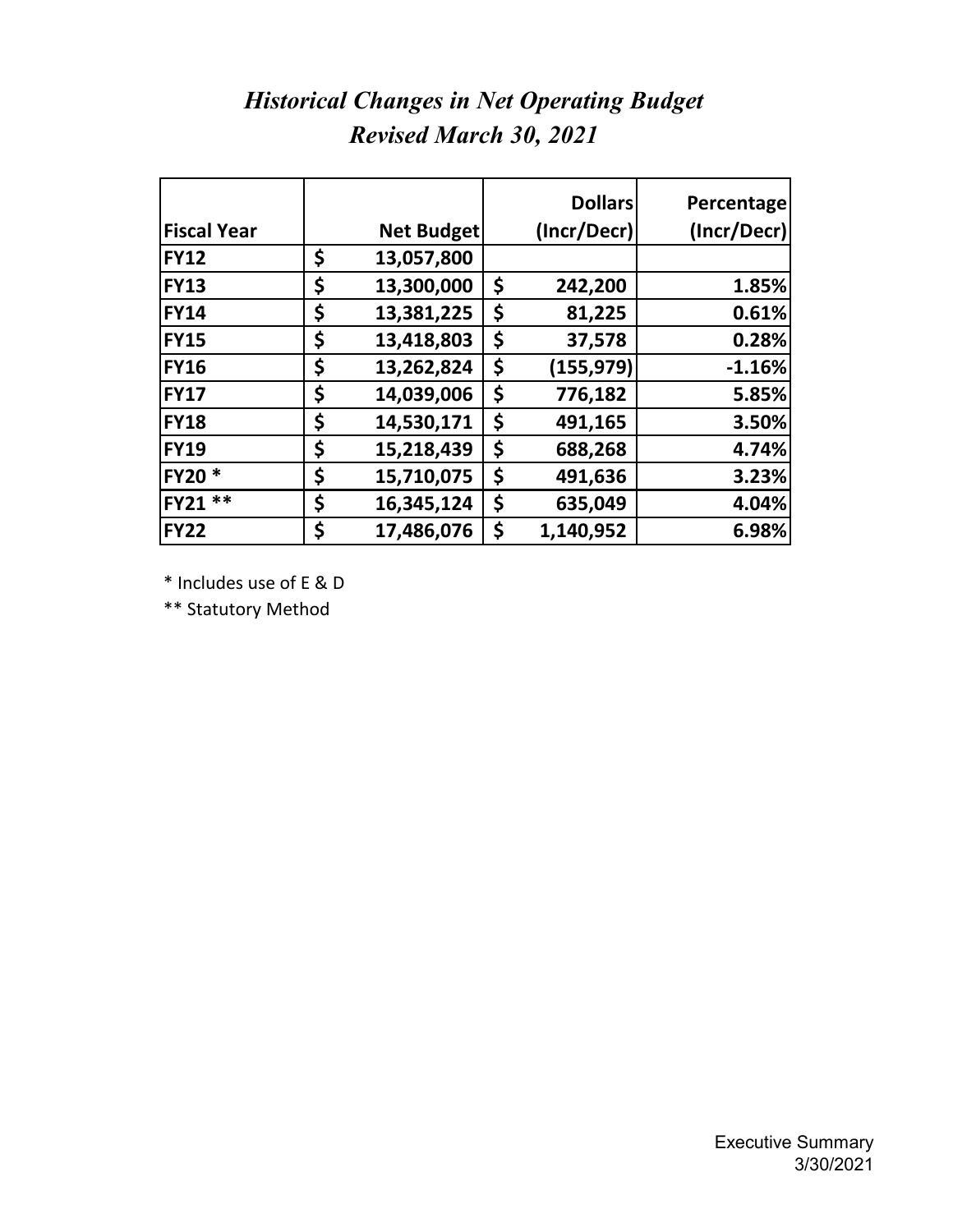## Somerset Berkley Regional School District

## Operating Assessment Revised March 30, 2021

|                                       |     | Operational  | Somerset     |                   |     | <b>Dollar Change</b> | Percentage   |              | <b>Berkley</b>    |               | <b>Dollar Change</b> | Percentage |
|---------------------------------------|-----|--------------|--------------|-------------------|-----|----------------------|--------------|--------------|-------------------|---------------|----------------------|------------|
| <b>Fiscal Year</b>                    |     | Assessment   |              | <b>Allocation</b> |     | <u>(২)</u>           | Change (%)   |              | <b>Allocation</b> |               | <u>(২)</u>           | Change (%) |
| <b>FY12</b>                           | S   | 9,776,961    | S.           | 8,319,605         |     |                      |              | \$           | 1,457,356         |               |                      |            |
| <b>FY13</b>                           |     | 9,420,233    | S            | 7,725,329         | \$. | (594, 276)           | $-7.1%$      | \$           | 1,694,904         | \$            | 237,548              | 16.3%      |
| <b>FY14</b>                           | S   | 9,323,960    | S            | 7,651,883         | S   | (73, 446)            | $-1.0%$      | \$           | 1,637,206         | S             | (57, 698)            | $-3.4%$    |
| <b>FY15</b>                           | \$. | 9,261,812    | S            | 7,465,508         | \$. | (186, 375)           | $-2.4%$      | \$           | 1,796,304         | \$            | 159,098              | 9.7%       |
| <b>FY16</b>                           |     | 9,109,266    | S            | 7,075,915         | \$. | (389,592)            | $-5.2%$      | \$           | 2,033,351         | S             | 237,046              | 13.2%      |
| <b>FY17</b>                           | S   | 9,725,009    | S            | 7,384,458         | \$. | 308,543              | 4.4%         | \$.          | 2,340,551         | \$            | 307,200              | 15.1%      |
| <b>FY18</b>                           | \$. | 9,462,960    | \$.          | 7,030,991         | S.  | (353, 467)           | $-4.8%$      | \$           | 2,461,968         | S             | 121,417              | 5.2%       |
| <b>FY19</b>                           |     | 9,766,864    | S            | 7,288,188         | \$. | 257,197              | 3.7%         | \$           | 2,478,676         | \$.           | 16,708               | 0.7%       |
| <b>FY20</b>                           | S   | 9,478,447    | S            | 6,899,146         | S.  | (389, 042)           | $-5.3%$      | \$.          | 2,579,301         | \$            | 100,625              | 4.1%       |
| <b>FY21 Statutory</b>                 | \$  | 9,964,783    | \$           | 7,126,452         | \$  | 227,306              | 3.3%         | \$           | 2,838,331         | \$            | 259,030              | 10.0%      |
| <b>FY22 (Preliminary) Alternative</b> |     |              |              |                   |     |                      |              |              |                   |               |                      |            |
| <b>Revised 3/30/31</b>                |     | \$11,196,594 | $\mathbb{S}$ | 8,504,353         | \$. | 1,377,901            | <b>19.3%</b> | $\mathbb{S}$ | 2,692,241         | $\mathbf{\$}$ | (146,090)            | $-5.1%$    |
| <b>Cumulative Increase since 2012</b> |     |              |              | 184,748           |     |                      |              | \$           | 1,234,885         |               |                      |            |